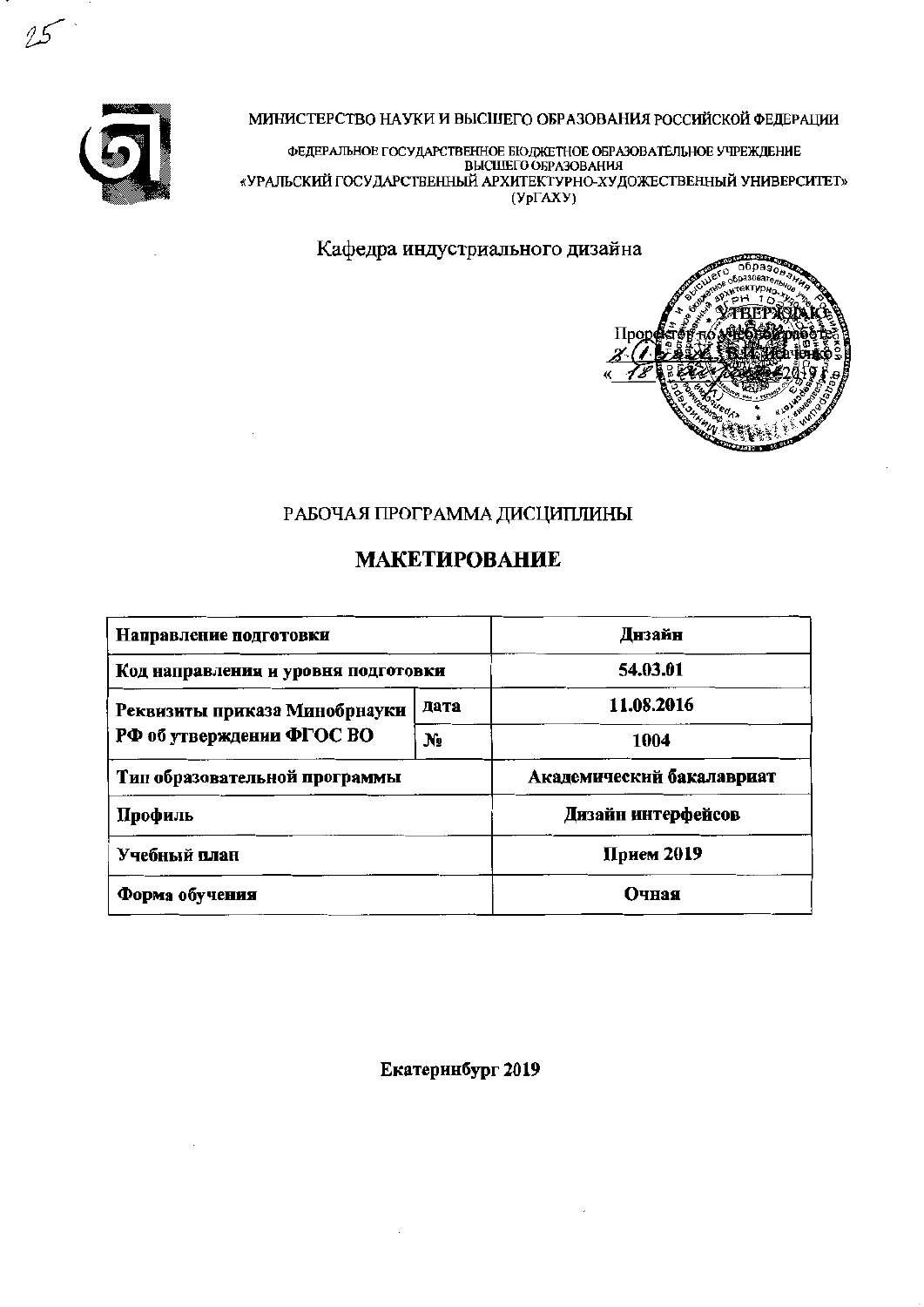#### $\mathbf{1}$ ОБЩАЯ ХАРАКТЕРИСТИКА ДИСЦИПЛИНЫ **МАКЕТИРОВАНИЕ**

### 1.1 Место дисциплины в структуре образовательной программы, связи с другими лисциплинами:

Дисциплина «Макетирование» входит в вариативную часть образовательной программы. Курс взаимосвязан с дисциплинами: «Дизайн-проектирование интерфейсов», «Проектная графика», «Графическая и цветовая композиция», «Информациониые технологии». Достигнутый в ходе изучения рассматриваемой дисциплины уровень профессиональной подготовки необходим для дальнейшего освоения дисциплин «»Основы производственного мастерства», «Дизайн-проектирование интерфейсов», «Материаловедение».

#### $1.2$ Аниотация содержания дисциплины:

Раздел 1 «Пластические и технологические свойства бумаги как макетиого материала». Практическая работа «Скленвание из бумаги нростых объемов кубической формы тремя различными способами».

Раздел 2 «Объемио-пространственное моделирование из пластических материалов». Практическая работа «Проектирование и изготовление из пластика симметричного объемпого элемента цилиндрической формы».

Раздел 3 «Основы макетирования из пластичных материалов». Практические работы -«Проектирование и изготовление плоскостной композиции из керамики» и «Проектирование и изготовление объемпой комнозицни из керамики».

Освоение дисциплины происходит в форме нрактических занятий.

#### Краткий план построения процесса изучения дисциплины:  $1.3$

Процесс изучения дисциплины включает практические занятия. Осиовные формы интерактивного обучения: эвристическая беседа, анализ конкретной ситуации, групповая взаимооценка, дискуссия. В ходе изучения дисциплины студенты выполияют четыре практические работы, в соответствии с темами дисциплииы.

Форма заключительного контроля при промежуточной аттестации - зачет с оценкой. Для проведения промежуточной аттестации по дисциплине создан фонд оценочных средств.

Оценка по дисциплине носит иптегрированный характер, учитывающий результаты оценивания участия студентов в аудиторных занятиях, качества и своевременности выполиения практических работ, сдачи зачетов.

#### 1.4 Планируемые результаты обучения по дисциплине

Изучение дисциплины является этапом формирования у студента следующих компетенций: ОК-10: способностью к абстрактному мышлению, анализу, синтезу

ОПК-3: способность обладать иачальными профессиональными навыками скульптора, приемами работы в макетировании и моделировании

ПК-1: способиостью владеть рисунком и прнемами работы, с обосиованием художествепиого замысла дизайн-проекта, в макетировании и моделировании, с цветом и цветовыми композициями

ПК-3: способностью учитывать нри разработке художественного замысла особенности материалов с учетом их формообразующих свойств

Планируемый результат нзучения дисциплины в составе названных компетенций: Способность владеть приемами работы, с обоснованием художественного замысла дизайнпроекта, в макетировании и пластическом моделировании.

В результате изучения дисциплины обучающийся должен:

Знать и понимать: состав и правила выполнения чертежей, взаимосвязь объёмнонространственных, коиструктивных, инженерных решений и эксплуатационных качеств разрабатываемых изделий.

Уметь: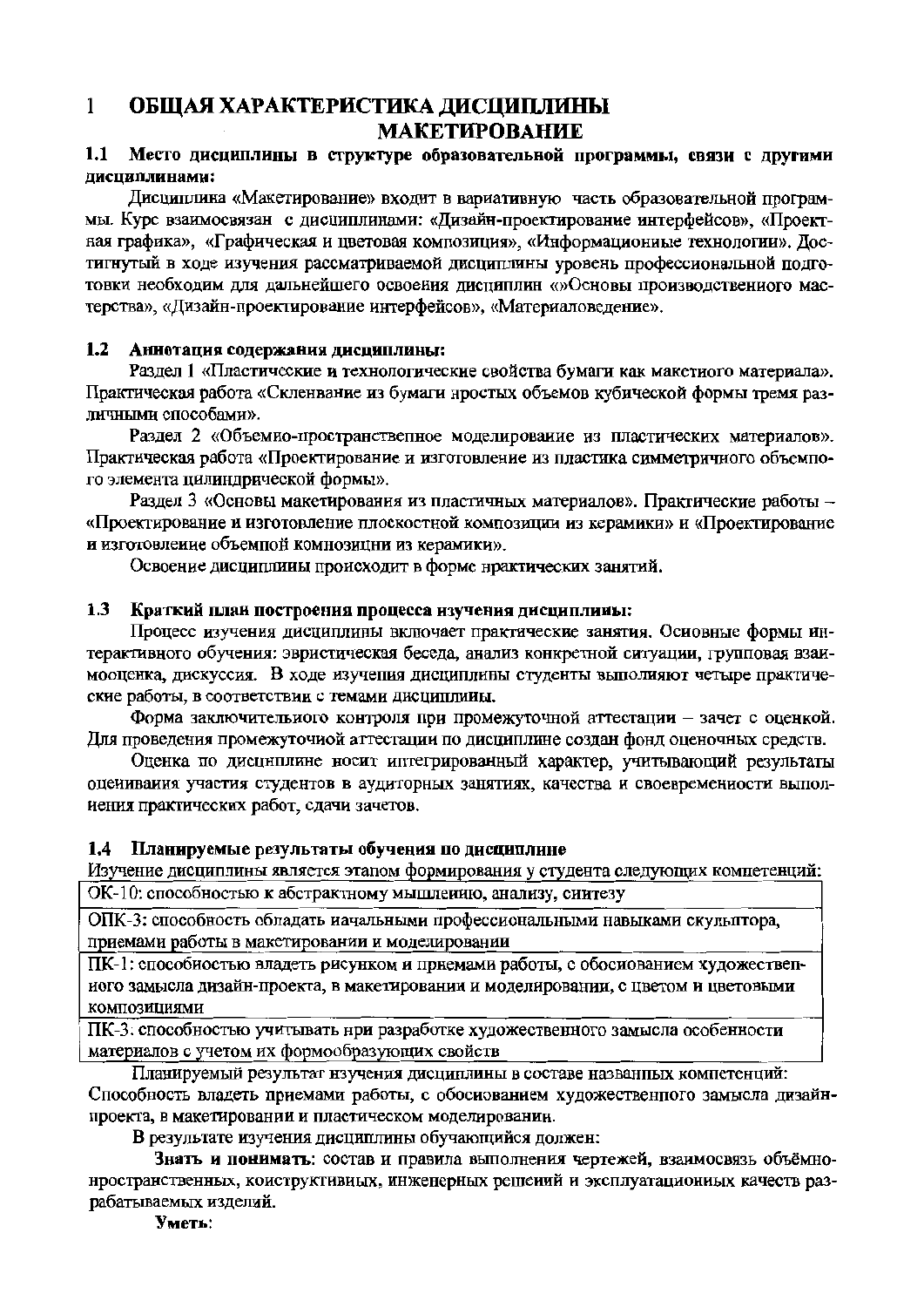а) применять знание и понимание в процессе представления своего творческого замысла как с помощью технического рисунка, так и с номощью компьютерной графики; грамотно владеть трехмерным моделированием, компьютерной графикой, уметь переводить 3D модели в изделия из реальных материалов; критически оценивать свои достоинства и недостатки, стремиться к саморазвитию, новышению своей квалификации и мастерства;

б) выносить суждення о способах обработки материалов и методах работы в процессе коллективного моделнрования и конструирования макета.

в) комментировать данные и результаты, связанные с областью изучения коллегам и преподавателю.

Демонстрировать навыки и опыт деятельности с использованием полученных знаний и умений при работе с конкретными материалами (пластик, бумага, дерево и т.д.) и инструментами, в работе с объемными моделями (в 3D-версии и реальном объеме).

#### Аудиторные заня-Самостоятельная работа mus Гругие виды самостоятельных занятий (подго-Практические занятия (ПЗ), Семинары (С) асчетно-графическая работа (PГР) ворческая работа (эссе, клаузура) Годготовка к контрольной работе Самостоятельная работа всего **Годготовка к экзамену, зачету** Аудиторные занятия всего **Другие виды занятий (Др)** рафическая работа (ГР) **Домашняя** работа (ДР) (Урсовой проект (KII) Зачетных единиц (л.е.) Расчетная работа (PP) Курсовая работа (KP) edepar (P) Часов (час) Пекции (JI)  $\overline{2}$ 72 72 72  $\bf{0}$  $72$ 72  $\overline{2}$ 72  $\bf{0}$  $\overline{\mathbf{4}}$ 144 144 144  $\bf{0}$

Форма промежуточной аттестации по дисципли-

្ទុំ

30

30

#### 1.5. Объем дисциплины

 $\equiv$   $\mathbf{H}\mathbf{o}$  Cemecrpan

 $\overline{2}$ 

 $\overline{\mathbf{M}}$ 

T0 m

#### СОДЕРЖАНИЕ ДИСЦИПЛИНЫ  $\overline{2}$

| Код<br>раздела,<br>темы | Раздел, тема, содержание дисциплины                                        |
|-------------------------|----------------------------------------------------------------------------|
| <b>P.1</b>              | Пластические и технологические свойства бумаги как макетного материа-      |
|                         | ла.                                                                        |
|                         | Тема 1.1. Работа с измерительными инструментами, резка, гибка бумаги. Изу- |
|                         | чение снособов изготовления разверток.                                     |
|                         | Тема 1.2. Изучение и освоение методов склейки бумажных разверток.          |
|                         | Тема 1.3. Технологии изготовления разверток из бумаги с помощью компью-    |
|                         | терных программ.                                                           |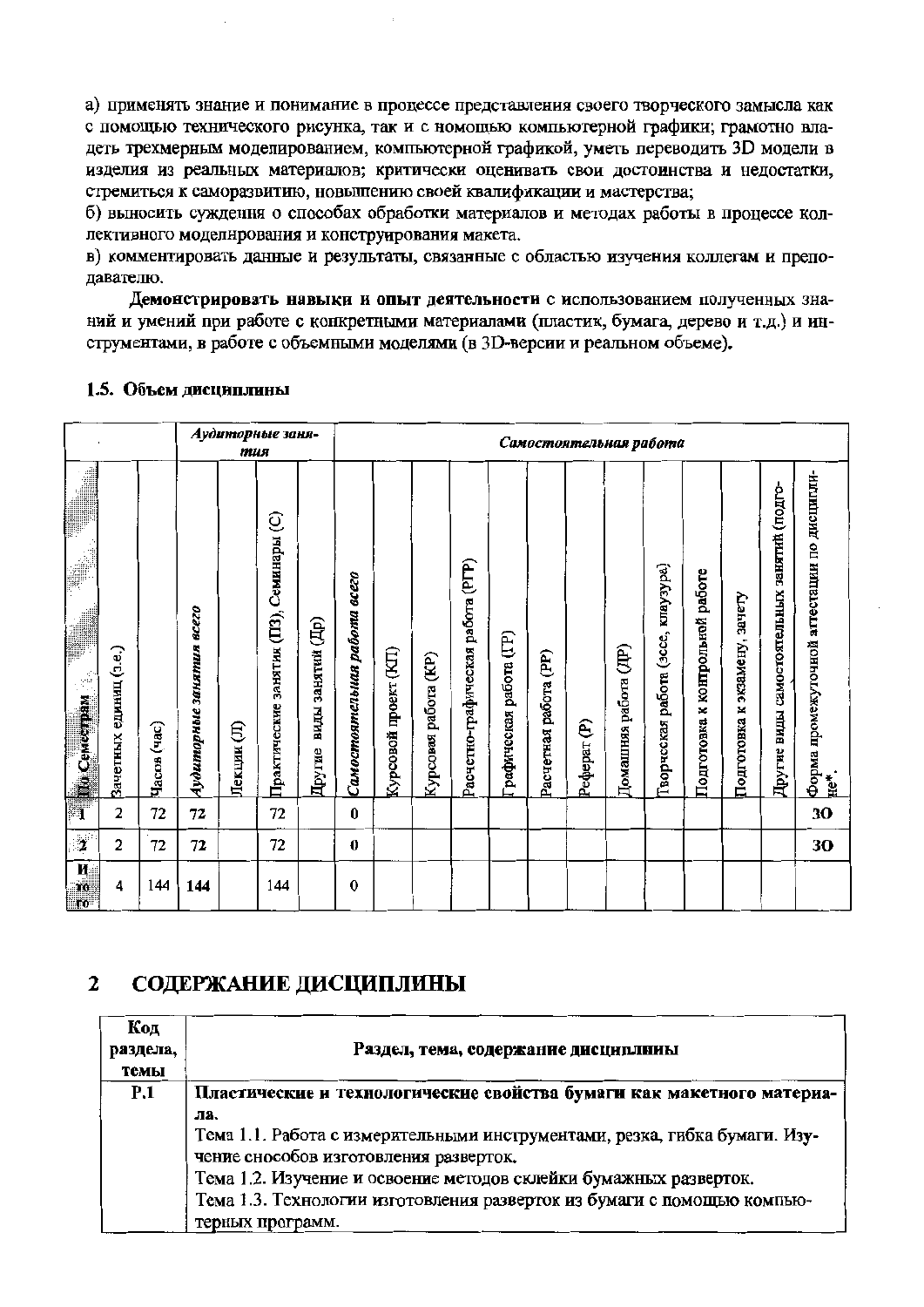|     | Тема 1.4. Склеивание из бумаги простых объемов кубической формы тремя<br>различными способами.                                                                                                                                                                                                                                                                                                                                                                                                                                                                                                                                                                                                                                                                                                                                                        |
|-----|-------------------------------------------------------------------------------------------------------------------------------------------------------------------------------------------------------------------------------------------------------------------------------------------------------------------------------------------------------------------------------------------------------------------------------------------------------------------------------------------------------------------------------------------------------------------------------------------------------------------------------------------------------------------------------------------------------------------------------------------------------------------------------------------------------------------------------------------------------|
| P.2 | Объемно-пространственное моделирование из пластических материалов<br>Тема 2.1. Макетирование из пластика. Анализ технологических возможностей<br>пластика как макетного материала.<br>Тема 2.2. Проектирование и изготовление из пластнка симметричного объемно-<br>го элемента цилиндрической формы. Эскизиая проработка, выбор и утвержде-<br>иие варианта. Выполнение накета чертежей макета по нормам ГОСТ.                                                                                                                                                                                                                                                                                                                                                                                                                                       |
| P.3 | Основы макетнрования из пластичных матерналов<br>Тема 3.1. Плоскостная композиция из керамики. Анализ технологических особенно-<br>стей керамики как макетного материала. Технологический анализ прототипов и ана-<br>логов.<br>Тема 3.2. Изучепие методов изготовления формы на основе мастер-модели. Из-<br>готовление гипсовой формы на осиове пластилиновой модели плоскостной<br>композиции.<br>Тема 3.3. Заливка шликером гипсовой формы.<br>Тема 3.4. Извлечение изделия, залитого в шликере, доводка и шлифовка.<br>Тема 3.5. Объемная композиция из керамики. Технологический анализ прото-<br>типов и аналогов.<br>Тема 3.6. Изготовление пластилиновой модели объемной композиции и гипсовой<br>формы на ее основе.<br>Тема 3.7. Заливка шликером гинсовой формы.<br>Тема 3.8. Извлечение изделия, залитого в шликере, доводка и шлифовка. |

#### РАСПРЕДЕЛЕНИЕ УЧЕБНОГО ВРЕМЕНИ  $\mathbf{3}$

# 3.1 Распределение аудиторных занятий и самостоятельной работы по разделам дис-**ЦИПЛЯНЫ**

|         | ceme-          | Раздел дисциплины,<br>тема                                                                                                           | <b>BCETO</b>            |        | Аудиторные занятия<br>(4ac.)   | Самост.<br>работа<br>(час.) |                                |
|---------|----------------|--------------------------------------------------------------------------------------------------------------------------------------|-------------------------|--------|--------------------------------|-----------------------------|--------------------------------|
| Семестр | ETTE<br>Неделя |                                                                                                                                      |                         | Лекции | Практ.<br>занятия,<br>семинары |                             | Оценочные<br>средства          |
|         |                | Раздел 1. Пластические<br>технологические<br>и<br>свойства бумаги<br>как<br>макетного материала.                                     |                         |        |                                |                             |                                |
| I       | $1 - 2$        | Тема 1.1. Работа с из-<br>мерительными инстру-<br>ментами, резка, гибка<br>бумаги. Изучение спо-<br>собов изготовления<br>разверток. | 4                       |        | 4                              |                             | Практическая работа<br>$N_2$ 1 |
|         | $3 - 4$        | Тема 1.2. Изучение и ос-<br>воение методов склейки<br>бумажных разверток.                                                            | $\overline{\mathbf{4}}$ |        | 4                              |                             | Практическая работа<br>No 1.   |
|         | $5 - 6$        | Тема 1.3. Технологии<br>изготовления разверток<br>из бумаги с помощью<br>компьютерных про-<br>грамм.                                 | 4                       |        | 4                              |                             | Практическая работа<br>No 1.   |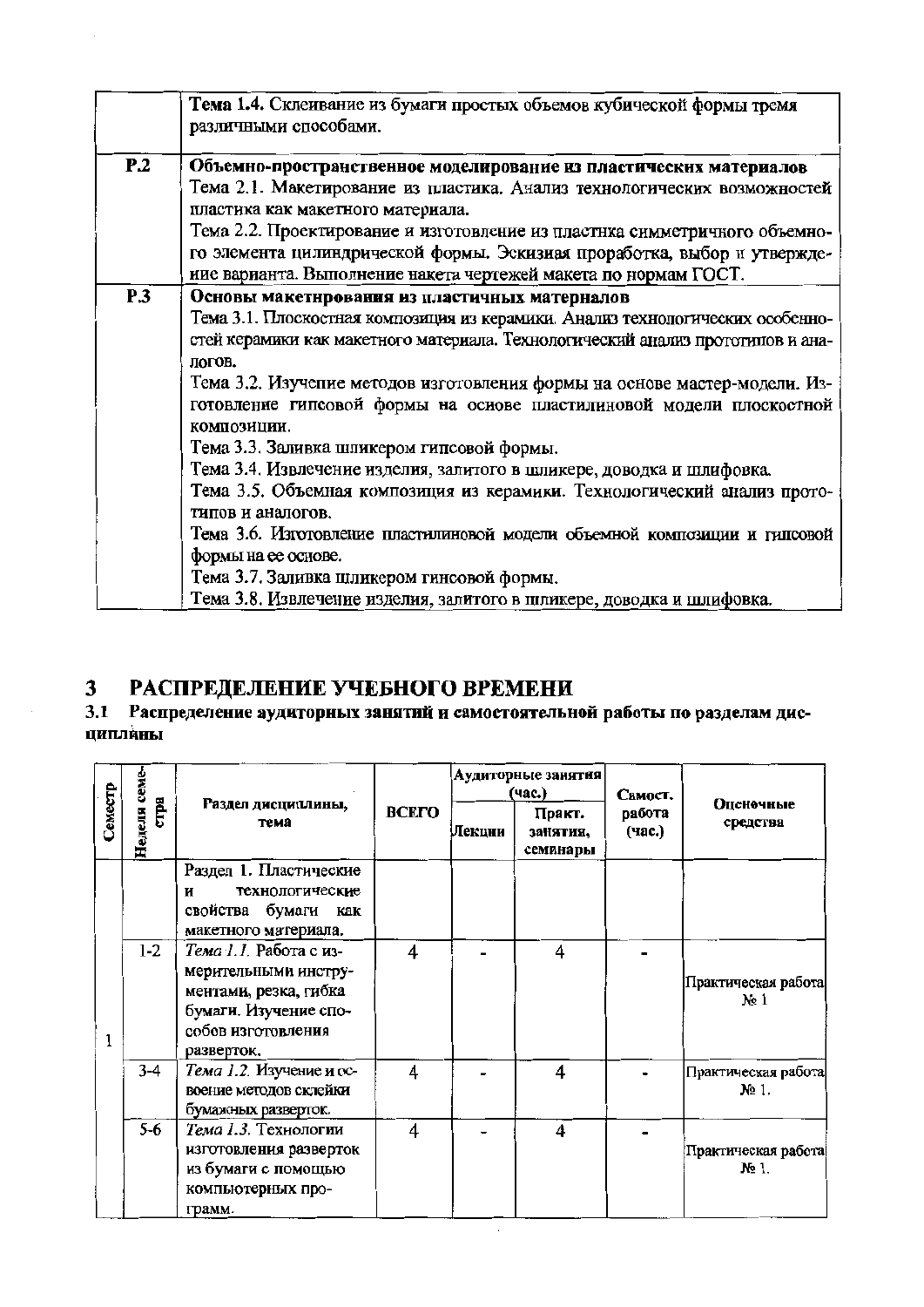|         |              |                               |       | Аудиторные занятия |                    |                  |                            |
|---------|--------------|-------------------------------|-------|--------------------|--------------------|------------------|----------------------------|
|         | crpa         | Раздел дисциплины,            |       |                    | (час.)             | Самост.          | Оценочные                  |
| Семестр | Неделя семе- | тема                          | ВСЕГО | Лекции             | Практ.<br>занятия, | работа<br>(час.) | средства                   |
|         |              |                               |       |                    | семинары           |                  |                            |
|         | $7 - 8$      | Тема 1.4. Склеивание          | 4     |                    | 4                  |                  |                            |
|         |              | из бумаги простых             |       |                    |                    |                  | Практическая               |
|         |              | объемов кубической            |       |                    |                    |                  | работа № 1                 |
|         |              | формы тремя различ-           |       |                    |                    |                  |                            |
|         |              | ными способами.               |       |                    |                    |                  |                            |
|         |              | Раздел 2. Объемно-            |       |                    |                    |                  |                            |
|         |              | пространственное              |       |                    |                    |                  |                            |
|         |              | моделирование<br>H3           |       |                    |                    |                  |                            |
|         |              | пластических мате-            |       |                    |                    |                  |                            |
|         |              | риалов<br>Тема 2.1. Макетиро- |       |                    |                    |                  |                            |
|         |              | вание из пластика и           |       |                    |                    |                  |                            |
|         |              | Анализ<br>пенопласта.         |       |                    |                    |                  |                            |
|         |              | техпологических               |       |                    |                    |                  |                            |
|         | $9 - 10$     | возможностей<br>пла-          | 8     |                    | 8                  |                  | Практическая<br>работа № 2 |
|         |              | стика и пенопласта            |       |                    |                    |                  |                            |
|         |              | как макетного мате-           |       |                    |                    |                  |                            |
|         |              | риала.                        |       |                    |                    |                  |                            |
|         |              | Тема 2.2. Проектиро-          |       |                    |                    |                  |                            |
|         |              | вание и изготовление          |       |                    |                    |                  |                            |
|         |              | из пластика и пено-           |       |                    |                    |                  |                            |
|         |              | пласта симметрично-           |       |                    |                    |                  |                            |
|         |              | го объемного элемен-          |       |                    |                    |                  |                            |
|         |              | цилиндрической<br>та          |       |                    |                    |                  | Практическая               |
|         | $11 - 18$    | Эскизная<br>формы.            | 32    |                    | 32                 |                  | работа № 2                 |
|         |              | проработка, выбор и           |       |                    |                    |                  |                            |
|         |              | утверждение вариан-           |       |                    |                    |                  |                            |
|         |              | та. Выполнение паке-          |       |                    |                    |                  |                            |
|         |              | та чертежей макета            |       |                    |                    |                  |                            |
|         |              | по нормам ГОСТ.               |       |                    |                    |                  |                            |
|         |              | Итого за 1 семестр:           | 72    |                    | 72                 |                  | Зачет с оценкой            |
|         |              | 3.<br>Основы<br>Раздел        |       |                    |                    |                  |                            |
|         |              | макетирования<br>И3           |       |                    |                    |                  |                            |
|         |              | пластичных<br>мате-           |       |                    |                    |                  |                            |
|         |              | риалов.                       |       |                    |                    |                  |                            |
|         | $1-2$        | Тема 3.1. Плоскост-           | 8     |                    | 8                  |                  |                            |
|         |              | ная композиция из             |       |                    |                    |                  |                            |
|         |              | керамики. Анализ              |       |                    |                    |                  |                            |
|         |              | технологических               |       |                    |                    |                  | Практическая               |
|         |              | особенностей кера-            |       |                    |                    |                  | работа № 3                 |
|         |              | мики как макетного            |       |                    |                    |                  |                            |
| 2       |              | материала. Техноло-           |       |                    |                    |                  |                            |
|         |              | гический анализ про-          |       |                    |                    |                  |                            |
|         |              | тотипов и аналогов.           |       |                    |                    |                  |                            |
|         | $3 - 4$      | Тема 3.2. Изучение            | 8     |                    | 8                  |                  | Практическая               |
|         |              | методов<br>изготовле-         |       |                    |                    |                  | работа № 3                 |
|         |              | ния формы на основе           |       |                    |                    |                  |                            |
|         |              | мастер-модели. Изго-          |       |                    |                    |                  |                            |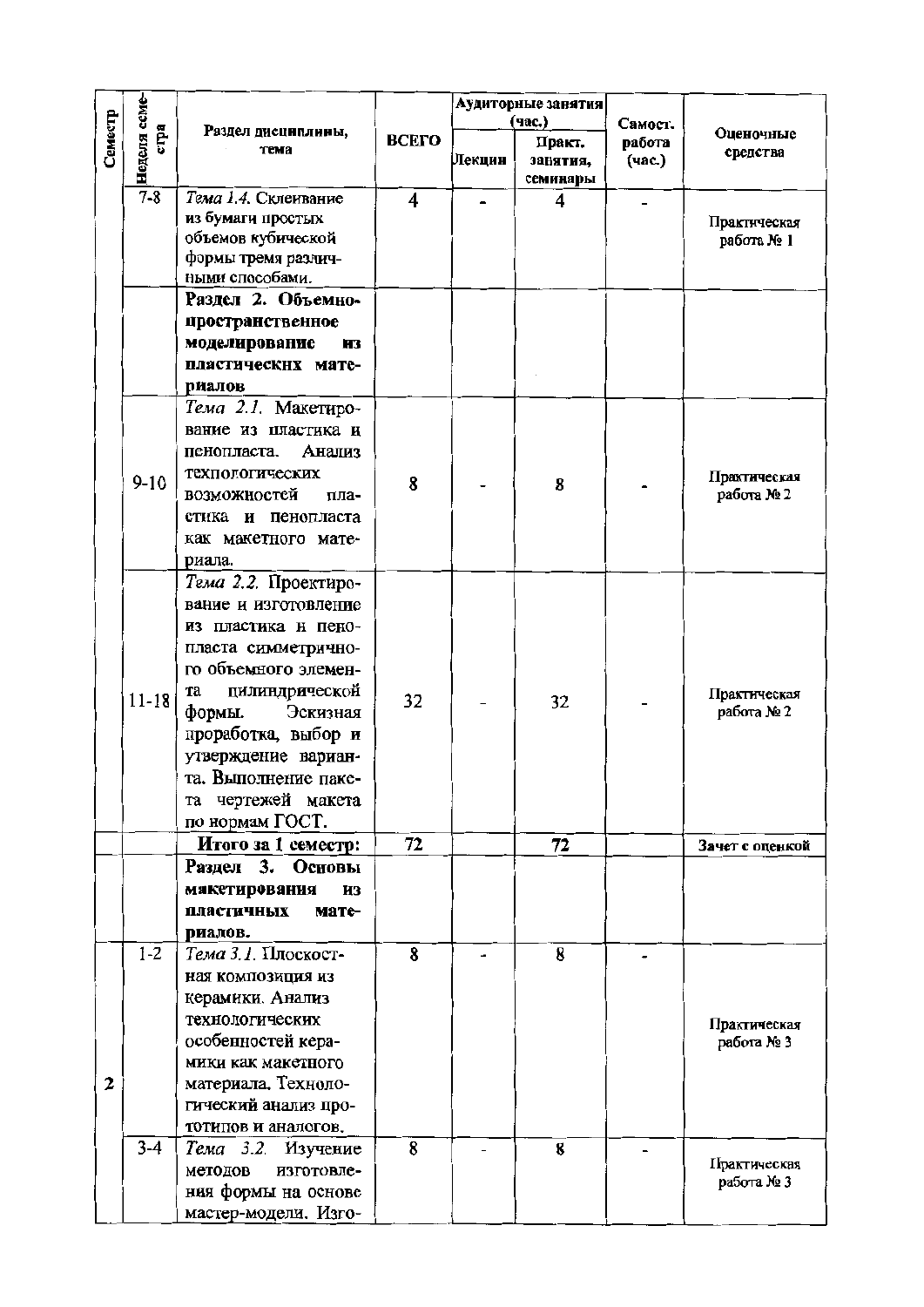|         |                      |                                                                                                                                                   |           |        | Аудиторные занятия<br>(час.)  | Самост.          |                            |
|---------|----------------------|---------------------------------------------------------------------------------------------------------------------------------------------------|-----------|--------|-------------------------------|------------------|----------------------------|
| Семестр | Неделя семе-<br>crpa | Раздел дисциплины,<br>тема                                                                                                                        | ВСЕГО     | Лекции | Практ.<br>янятия,<br>семинары | работа<br>(час.) | Оценочные<br>средства      |
|         |                      | гипсовой<br>товление<br>формы<br>на<br>основе<br>пластилиновой моде-<br>ли плоскостной ком-<br>позиции.                                           |           |        |                               |                  |                            |
|         | $5 - 6$              | Тема 3.3.<br>Заливка<br>гинсовой<br>шликером<br>формы.                                                                                            | 8         |        | 8                             |                  | Практическая<br>работа № 3 |
|         | $7 - 9$              | Тема 3.4. Извлечение<br>изделия, залитого в<br>шликере, доводка и<br>шлифовка. Выполне-<br>ние графической ра-<br>боты в техиике «пу-<br>антель». | 12        |        | 12                            |                  | Практическая<br>работа № 3 |
|         | $10 - 11$            | Тема 3.5. Объемная<br>композиция нз кера-<br>Техпологиче-<br>мики.<br>ский анализ прототи-<br>пов и аналогов.                                     | 8         |        | 8                             |                  | Практическая<br>работа № 4 |
|         | $12 - 13$            | Тема 3.6. Изготовле-<br>пластилнновой<br>ние<br>объемной<br>модели<br>композицин и гипсо-<br>вой формы на ее ос-<br>нове.                         | 8         |        | 8                             |                  | Практическая<br>работа № 4 |
|         | $14 - 15$            | 3.7.<br>Заливка<br>Тема<br>гипсовой<br>шликером<br>формы.                                                                                         | 8         |        | 8                             |                  | Практическая<br>работа № 4 |
|         | $16 - 18$            | Тема 3.8. Извлечение<br>изделия, залитого в<br>шликере, доводка и<br>шлифовка. Выполне-<br>ние графической ра-<br>боты в технике «пу-<br>антель». | 12        |        | $\overline{12}$               |                  | Практическая<br>работа № 4 |
|         |                      | Итого за 2 семестр:<br>Итого:                                                                                                                     | 72<br>144 |        | 72<br>144                     |                  | Зачет с оценкой            |
|         |                      |                                                                                                                                                   |           |        |                               |                  |                            |

# 3.2 Другие виды занятий

Не нредусмотрено

# 3.3 Мероприятия самостоятельной работы и текущего контроля

Не предусмотрено

## 3.3.1 Примериый перечень тем курсовых проектов (курсовых работ) Не предусмотрено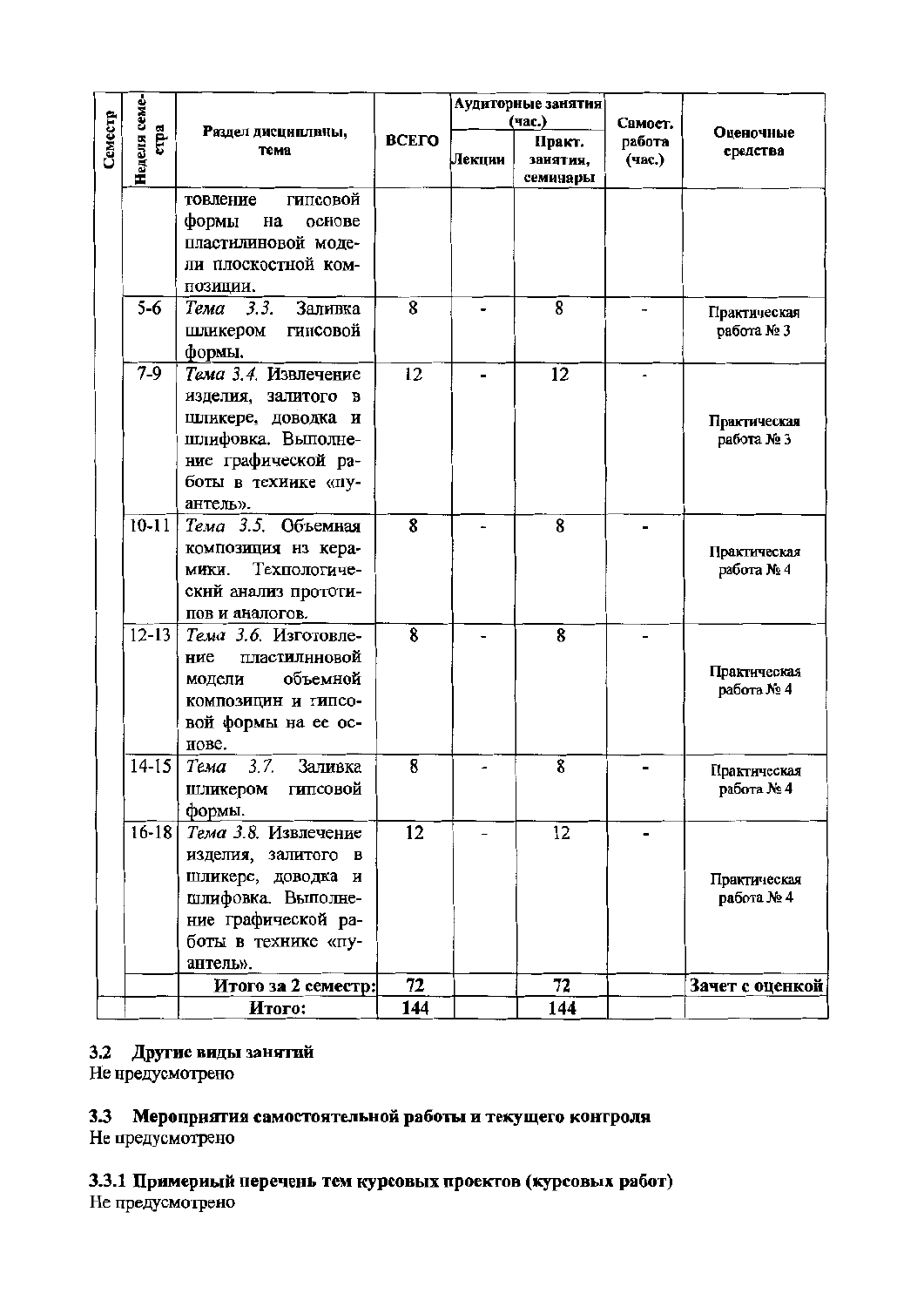# 3.3.2 Примерный перечень тем расчетно-графических работ

Не предусмотрено

## 3.3.3 Примерный перечень тем графических работ

Выполняются графические работы в рамках практических работ: Графическое изображение плоскостной композиции в технике «пуантель» Графическое изображение объемпой композиции в технике «пуантель»

# 3.3.4 Примерный перечень тем расчетных работ (программных продуктов)

Не предусмотрено

## 3.3.5 Примерный перечень тем рефератов (эссе, творческих работ)

Не предусмотрено

3.3.6 Примерный перечень тем практических внеаудиторных (домашних) работ Не предусмотрепо

#### 3.3.7 Примерная тематика контрольных работ

Не предусмотрено

### 3.3.8 Примерная тематика клаузур

Не предусмотрено

#### $\boldsymbol{4}$ ПРИМЕНЯЕМЫЕ ТЕХНОЛОГИИ ОБУЧЕНИЯ

|                                           | Активные методы обучения     |            |                                   |           |                                                 |                                         |                             | Дистанционные технологии и<br>электронное обучение |                    |                       |                                             |                             |                                                 |                                                  |                         |
|-------------------------------------------|------------------------------|------------|-----------------------------------|-----------|-------------------------------------------------|-----------------------------------------|-----------------------------|----------------------------------------------------|--------------------|-----------------------|---------------------------------------------|-----------------------------|-------------------------------------------------|--------------------------------------------------|-------------------------|
| Код разде-<br>ла, темы<br>дисципли-<br>ны | тестирование<br>Компьютерное | Кейс-метод | игра<br>ролевая<br>ИЛИ<br>Деловая | Портфолио | малых<br>e<br>команде<br>группах<br>m<br>Работа | коопера-<br>развивающей<br>ции<br>Meron | Балльпо-рейтниговая система | обсужде<br>ပ<br>презентации<br>нием<br>Meron       | дискуссин<br>Meron | Сетевые учебные курсы | Ħ<br>практикумы<br>гренажеры<br>Виртуальные | Вебинары и видеокопференции | web-конференции<br>семинары<br>Асинхронные<br>Ξ | разработка<br>H<br>контента<br>Совместная работа | Другие (указать, какие) |
| P.1                                       |                              |            |                                   |           |                                                 |                                         |                             |                                                    |                    |                       |                                             |                             |                                                 |                                                  |                         |
| P.2                                       |                              |            |                                   |           |                                                 |                                         |                             |                                                    |                    |                       |                                             |                             |                                                 |                                                  |                         |
| P.3                                       |                              |            |                                   |           |                                                 |                                         |                             |                                                    | e<br>Ikwaliotekia  |                       |                                             |                             |                                                 |                                                  |                         |

#### 5 УЧЕБНО-МЕТОДИЧЕСКОЕ И ИНФОРМАЦИОННОЕ ОБЕСПЕЧЕ-НИЕ ДИСЦИПЛИНЫ

### 5.1 Рекомендуемая литература

#### 5.1.1 Основная литература

1. Калмыкова Н. В. Макетирование из бумаги и картона: учеб. пособие / Н.В. Калмыкова, И. А. Максимова. - М.: КДУ, 2014. - 80 с. : ил.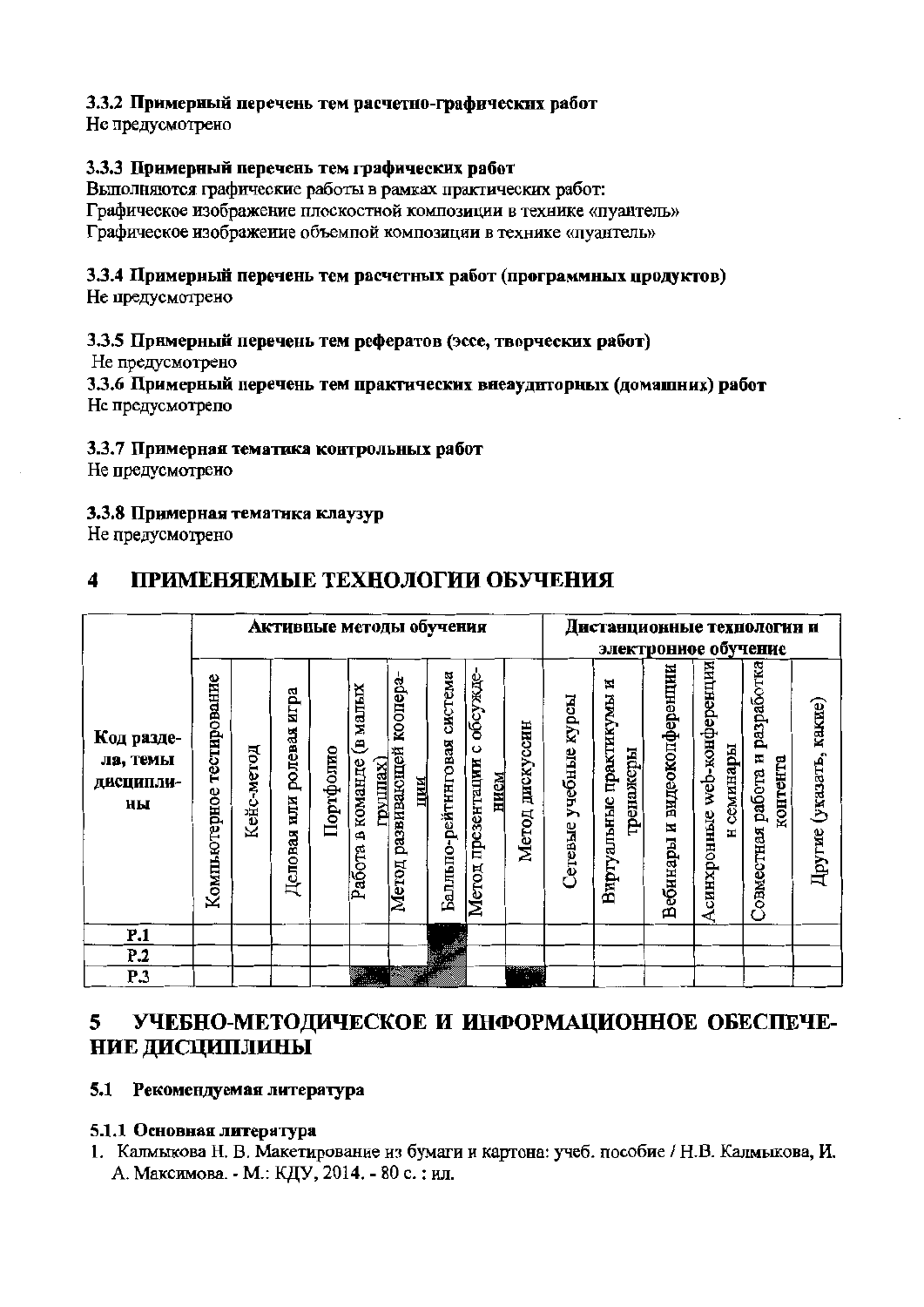2. Перелыгина, Е.Н. Макетирование [Электронный ресурс]: учебное пособие / Е.Н. Перелыгина. - Воронеж: ВГЛА, 2010. - 110 с.: ил. -. - URL: http://biblioclub.ru/index.php?page=book&id=142941

# 5.1.2 Лополнительная литература

- 1. Логвиненко Г.М. Декоративная композиция : учебное нособие для вузов / Г. М. Логвиненко. - М. : Владос, 2012. - 144 с.
- 2. Калмыкова Н.В. Дизайн поверхности: композиция, пластика, графика, колористика: учеб. пособие / Н. В. Калмыкова, И. А. Максимова. - М.: КДУ, 2010. -154 с.
- 3. Калмыкова Н. В. Макетирование: учеб. нособие / Н.В. Калмыкова, И. А. Максимова. М.: КДУ, 2003. - 95 с. : ил.
- 4. Стасюк Н.Г. Макетирование: учеб. пособие / Н.Г. Стасюк, Т.Ю. Киселева, И.Г. Орлова. -М.: Архитектура-С, 2010. - 96 с. - Гриф УМО.
- 5. Быстров, В.Г. Макетирование из пластических материалов на основе методов трехмерного моделирования и аналитического конструирования: методические указания / В.Г. Быстров, Е.А. Быстрова. - Екатеринбург : Архитектои, 2017. - 40 с. : ил. - URL: http://biblioclub.ru/index.php?page=book&id=481976

#### $5.2$ Учебно-методическое обеспечение для самостоятельной работы

Быстров, В.Г. Макетирование из пластических материалов на основе методов трехмерного моделирования и аналитического конструирования: методические указания / В.Г. Быстров. Е.А. Быстрова. - Екатеринбург : Архитектон, 2017. - 40 с. : нл. - URL: http://biblioclub.ru/index.php?page=book&id=481976

#### 5.3 Перечень информационных технологий, используемых при осуществлении образовательного процесса по дисциплине, включая неречень программного обеспечения и информационных справочных систем\*

|  |  | 5.3.1. Перечень программного обеспечення |  |
|--|--|------------------------------------------|--|
|--|--|------------------------------------------|--|

| Тип ПО                          | Название          | Источник               | Достуцность для<br>студентов                                         |
|---------------------------------|-------------------|------------------------|----------------------------------------------------------------------|
| Прикладное ПО/<br>Офисный пакет | Microsoft Office  | Лицензионная программа | Доступно<br>в компьютерном                                           |
| Прикладное ПО/<br>$CA$ $IP$     | <b>SolidWorks</b> | Лицензионная программа | классе и в ауди-<br>ториях для са-<br>мостоятельной<br>работы УрГАХУ |

## 5.3.1. Базы данных и информационные справочные системы

Видеоуроки по трехмериому моделированию в программе SolidWorks. [Электронный 1. ресурс]. Режим доступа: http://www.solidworksvideo.ru/#1 (дата обращения 14.05.2016).

Черченне: чертежи, иачертательная геометрия, инженерная графика [Электронный ре-2. cypc]. Режим доступа: http://chertezhi.white-bird.ru/chertezhi (дата обращения 14.05.2016).

#### 5.4. Электронные образовательные ресурсы http://biblioclub.ru

#### МЕТОДИЧЕСКИЕ УКАЗАНИЯ ДЛЯ ОБУЧАЮЩИХСЯ ПО ОС-6. ВОЕНИЮ ДИСЦИПЛИНЫ

# Студент обязан:

 $\bf{1}$ знать: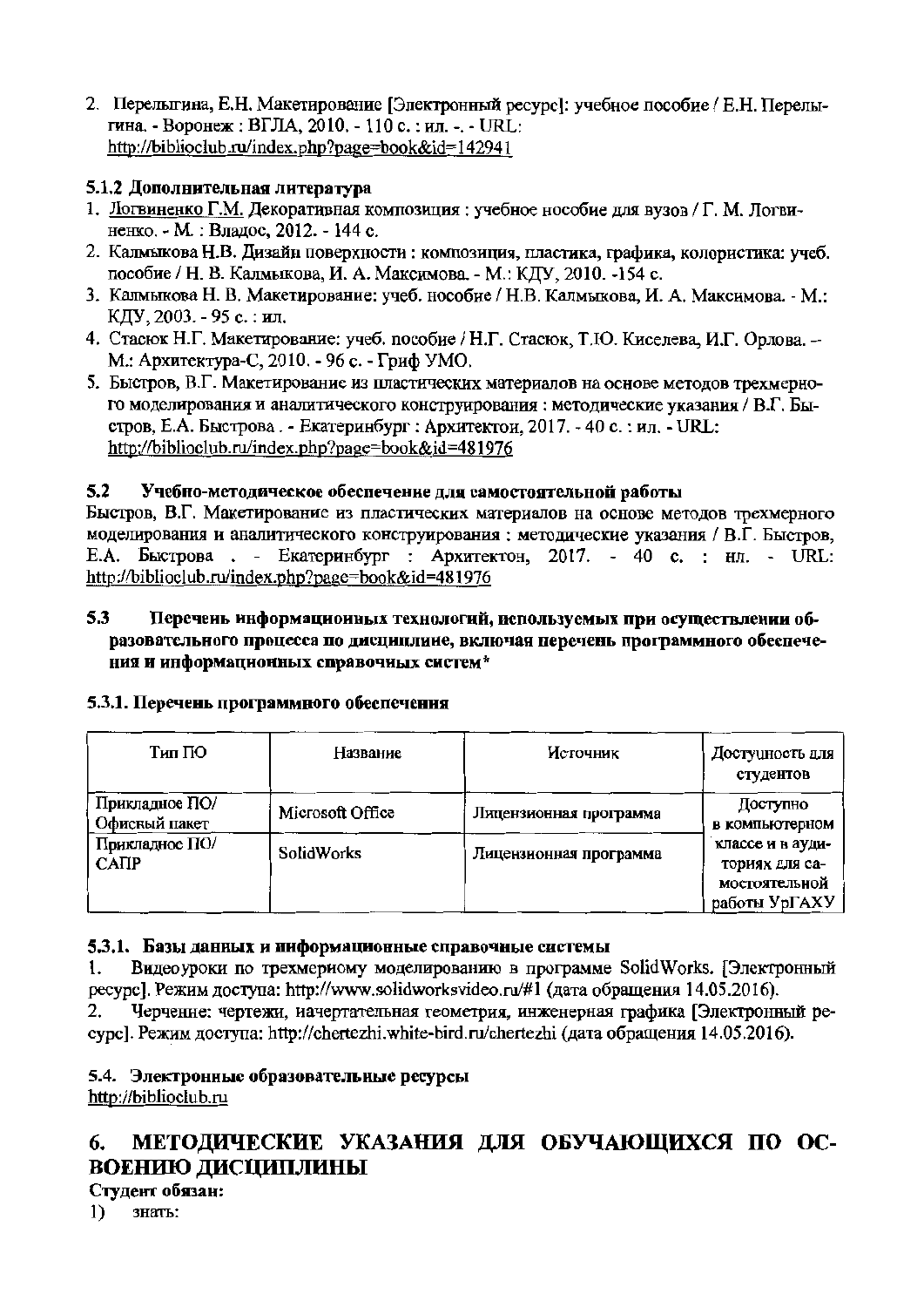график учебного процесса по дисциплине (календарный план аудиторных занятий и план-график самостоятельной работы);

порядок формирования итоговой оценки по дисциплине:

(преподаватель на первом занятии по дисциплине знакомит студентов с перечисленными организационно-методическими материалами):

посещать все виды аудиторных занятий (преподаватель контролирует посещение всех  $2)$ видов занятий), вести самостоятельную работу по дисциплине, используя литературу, рекомендованную в рабочей программе дисциплины и преподавателем (преподаватель передает список рекомендуемой литературы студентам);

3) готовиться и активно участвовать в аудиторных занятиях, используя рекомендованную литературу и методические материалы:

 $4)$ своевременно и качественно выполнять все виды аудиториых и самостоятельных работ. предусмотренных графнком учебного процесса по дисциплине (преподаватель ведет непрерывный мониторинг учебной деятельности студентов);

в случае возпикновения задолженностей по текущим работам своевременно до оконча-5) ния семестра устранить их, выполняя недостающие или исправляя не зачтенные работы, предусмотрениые графиком учебного процесса (преподаватель на основе данных мониторинга учебной деятельности своевременио предупреждает студентов о возникших задолжеиностях и пеобходимости их устранения).

# 7. МАТЕРИАЛЬНО-ТЕХНИЧЕСКОЕ ОБЕСПЕЧЕНИЕ ДИСЦИПЛИНЫ

В качестве материально-технического обеспечения дисциплины используются экспозиции аналогичных макетов. Для проведения занятий используется специально оборудованные мастерские, осиащенные станками и инструментами, а также учебной мебелью (столы, стулья), соответствующей количеству студептов и позволяющей осуществлять упражнения по макетированию и моделированию. Наряду с традиционным оборудованием аудиторий (классная доска, аудиторные столы и стулья), обеспечивающим проведение нрактических занятий, используется компьютерное оборудование для демопстрации презентаций по темам практических занятий.

#### ФОНД ОЦЕНОЧНЫХ СРЕДСТВ ДЛЯ ПРОВЕДЕНИЯ ПРОМЕЖУ-8. ТОЧНОЙ АТТЕСТАЦИИ

Фонд оценочных средств предназначен для оцеикн:

соответствия фактически достигнутых каждым студентом результатов изучения дисци- $\bf{1}$ плины результатам, занланированным в формате дескрипторов «знать, уметь, иметь павыки» (п.1.4) и получения интегрированной оценки по дисциплине;

 $2)$ уровня формировання элементов компетенций, соответствующих этапу изучения дисциплины.

### 8.1. КРИТЕРИИ ОЦЕНИВАНИЯ РЕЗУЛЬТАТОВ КОНТРОЛЬНО-ОЦЕНОЧНЫХ МЕ-РОПРИЯТИЙ ТЕКУЩЕЙ И ПРОМЕЖУТОЧНОЙ АТТЕСТАЦИИ ПО ДИСЦИПЛИНЕ

8.3.1. Уровень формирования элементов компетенций, соответствующих этапу изучення дисциплины, оценивается с использованием следующих критериев и шкалы оценок\*

| Критерии                          |         | Шкала оценок                           |
|-----------------------------------|---------|----------------------------------------|
| Оценка по дисциплине              |         | Уровень освоения элементов компетенций |
| Отлично                           |         | Высокий                                |
| Хорошо                            | Зачтено | Повышенный                             |
| Удовлетворительно                 |         | Пороговый                              |
| Неудовлетворительно<br>Не зачтепо |         | Элементы не освоены                    |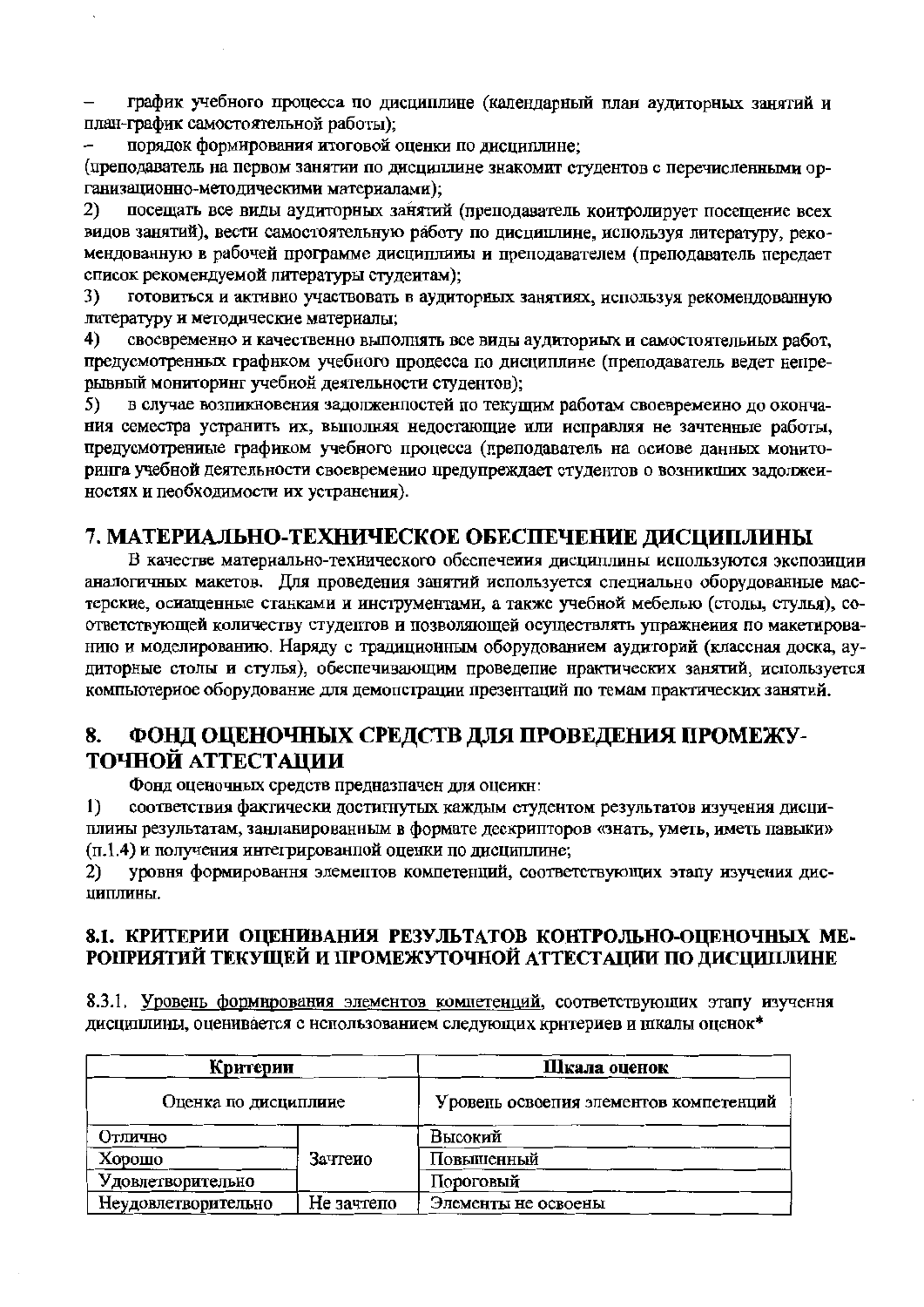\*) описание критериев см. Приложение 1.

8.3.2. Промежуточная аттестация по дисциплине представляет собой комплексную оценку, определяемую уровнем выполнения всех запланированных контрольно-оценочных мероприятий (КОМ). Используемый набор КОМ имеет следующую характеристику:

| $\mathcal{N}_2$ π/π | Форма КОМ                     | Состав КОМ                                                                                        |
|---------------------|-------------------------------|---------------------------------------------------------------------------------------------------|
|                     | Посещение аудиторных занятий  |                                                                                                   |
| $\mathbf{2}$        | Выполнение практических работ | $1$ семестр:<br>№ 1- 6 заданий<br>№ 2-2 задания<br>$2$ семестр:<br>№ 3-4 задания<br>№ 4-4 задания |
| ર                   | Зачет с оценкой (1 семестр)   | 5 вопросов                                                                                        |
|                     | Зачет с оценкой (2 семестр)   | 7 вопросов                                                                                        |

8.3.3. Оценка знаний, умений и навыков, продемонстрировалных студентами при выполнении отдельных контрольно-оценочных мероприятний и оценочных заданий, входящих в их состав, осуществляется с применением следующей шкалы оценок и критериев:

| Уровни оценки<br>достижений сту-<br>дента (оценки) | Критерии<br>для определения уровня достижений<br>Выполненное оценочное задание:                    | Шкала оценок                |
|----------------------------------------------------|----------------------------------------------------------------------------------------------------|-----------------------------|
| <b>Высокий</b> (B)                                 | соответствует требованиям*, замечаний нет                                                          | Отлично (5)                 |
| Средний (С)                                        | соответствует требованиям*, имеются заме-<br>чания, которые не требуют обязательного<br>устранения | Хорошо $(4)$                |
| Пороговый (П)                                      | пе в полной мере соответствует требовани-<br>ям*, есть замечания                                   | Удовлетворительно           |
| Недостаточный (H)                                  | не соответствует требованиям*, имеет суще-<br>ственные ошибки, требующие исправления               | Неудовлетворительно         |
| $Her$ результата $(O)$                             | пе выполнено или отсутствует                                                                       | Оценка не выставля-<br>ется |

\*) Требования и уровень достижений студентов (соответствие требованиям) по каждому контрольно-оценочному мероприятию определяется с учетом критериев, приведенных в Приложении 1.

# 8.4. КРИТЕРИИ ОЦЕНИВАНИЯ РЕЗУЛЬТАТОВ ПРОМЕЖУТОЧНОЙ АТТЕСТА-ЦИИ ПРИ ИСПОЛЬЗОВАНИИ НЕЗАВИСИМОГО ТЕСТОВОГО КОНТРОЛЯ

При проведении независнмого тестового контроля как формы промежуточной аттестации применяется методика оценивания результатов, предлагаемая разработчиками тестов.

# 8.5. ОЦЕНОЧНЫЕ СРЕДСТВА ДЛЯ ПРОВЕДЕНИЯ ТЕКУЩЕЙ И ПРОМЕЖУТОЧ-НОЙ АТТЕСТАЦИИ

# 8.3.1 Перечень оценочных заданий для практических работ:

Практическая работа № 1. «Склеивание из бумаги простых объемов кубической формы тремя различными способами»:

Задание № 1: изготовить кубический объем методом развертки.

Задание № 2: изготовить кубический объем методом склейки отдельных граней.

Задание № 3: изготовить кубический нрофильный элемент методом развертки.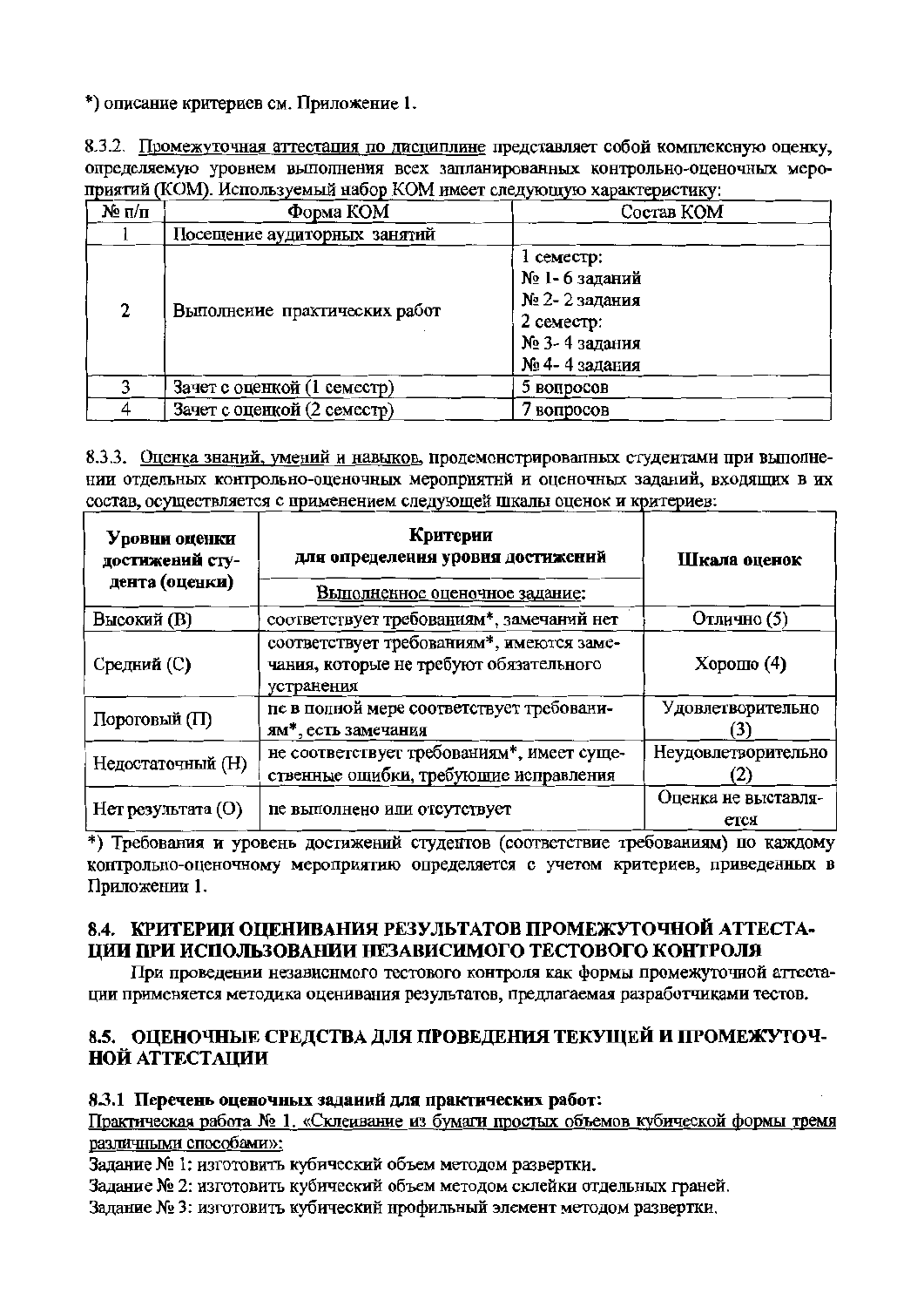Задание № 4: изготовить кубический профильный элемент методом склейки отдельных граней.

Задание № 5: изготовить бумажный элемент прямоугольной формы с торцевыми скруглениями.

Задание № 6: изготовить планшет-подоспову бумажиого макета.

Практическая работа № 2. «Проектирование и изготовление из пластика симметричного объемиого элемента цилиндрической формы»:

Задание № 1: изготовить конструкторскую документацию на изделие.

Задание № 2: изготовить из пластика объемный элемеит цилиндрической формы.

Практическая работа № 3. «Проектирование и изготовление плоскостной композиции из керамики»:

Задание № 1: выполнить эскизную графическую разработку плоскостной композиции (3 варианта).

Залание № 2: изготовить пластилиновую мастер-модель плоскостной композиции.

Задание № 3: последовательно изготовить плоскостную комнозицию (нзготовление гипсовой формы и заливка шликером).

Залание №4: графически изобразить плоскостную композицию в технике «пуантель».

Практическая работа № 4. «Проектирование и изготовление объемной композиции из керами-KH»:

Залание № 1: выполнить эскизную графическую разработку объемной композиции (3 варианта).

Задание № 2: изготовить нластилиновую мастер-модель объемной композиции.

Задание № 3: последовательно изготовить объемную композицию (двухэтапное изготовление гипсовой формы и заливка шликером).

## 8.3.2 Перечень вопросов для подготовки к зачету:

1 семестр

1. Демонстрация работы с нзмерительными инструментами при изготовлении бумажных разверток.

2. Демопстрация методов склейки бумажных разверток.

3. Демонстрация техпологических способов склейки из бумаги простых объемов безклапанным методом.

4. Алгоритм моделирования твердотельного объема в трехмерной ипженериой программе.

5. Ииструменты, применяемые для изготовления макета из нластических материалов.

## 2 семестр

1. Материалы и инструмеиты, используемые для изготовления керамических изделий.

2. Технологические условия изготовления пластилиновой мастер-модели плоскостного керамического изделия.

3. Технология изготовления гипсовой отливки плоскостного керамического изделия.

4. Технология работы со шликером при изготовлении плоскостного керамического изделия.

5. Технологические условия изготовления нластилиновой мастер-модели объемного керамического изделия.

6. Технология изготовления гипсовой отливки объемного керамического изделия.

7. Технологические особенности изготовления объемного изделия из керамики.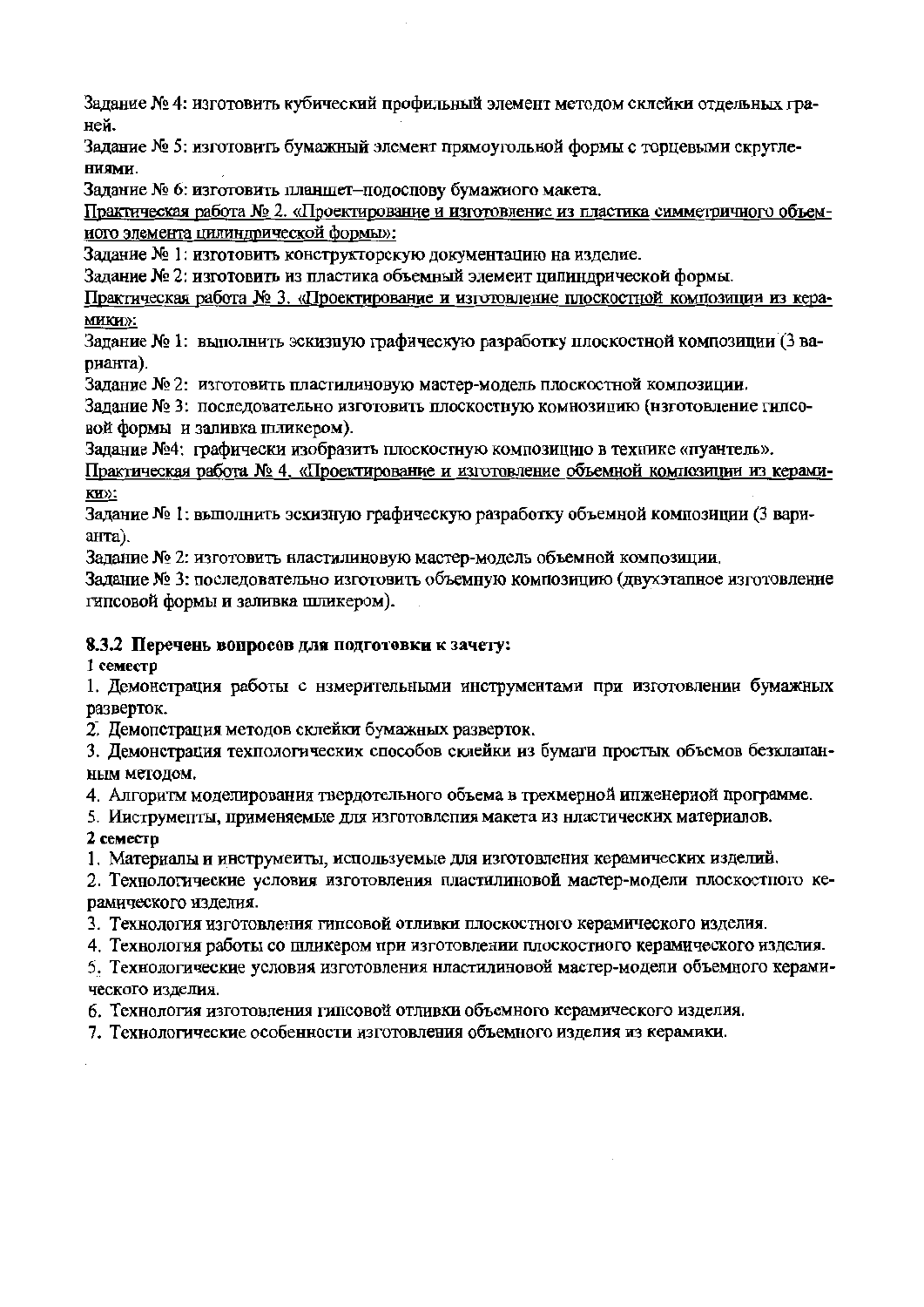| Рабочая программа дисциплины составлена авторами: |                              |                                       |                |               |         |  |  |  |  |  |
|---------------------------------------------------|------------------------------|---------------------------------------|----------------|---------------|---------|--|--|--|--|--|
|                                                   | Кафедра                      | Ученая сте-<br>пень, ученое<br>звание | Долж-<br>ность | ФИО           | Подпись |  |  |  |  |  |
| ł.                                                | Индустриально-<br>го дизайна |                                       | Доцент         | В.Г. Быстров  |         |  |  |  |  |  |
| 2.                                                | Индустриально-<br>го дизайна |                                       | Ст. преп.      | Е.А. Быстрова | Тм      |  |  |  |  |  |
| Рабочая программа дисциплины согласована:         |                              |                                       |                |               |         |  |  |  |  |  |
| Заведующий кафедрой индустриального дизайна       |                              |                                       |                | В.А. Курочкин |         |  |  |  |  |  |
| Директор библиотеки УрГАХУ                        |                              |                                       |                | Н.В. Нохрина  |         |  |  |  |  |  |
| Декан факультета дизайна                          |                              |                                       |                | И.С.Зубова    |         |  |  |  |  |  |

 $\label{eq:2.1} \frac{1}{\sqrt{2}}\left(\frac{1}{\sqrt{2}}\right)^{2} \left(\frac{1}{\sqrt{2}}\right)^{2} \left(\frac{1}{\sqrt{2}}\right)^{2} \left(\frac{1}{\sqrt{2}}\right)^{2} \left(\frac{1}{\sqrt{2}}\right)^{2} \left(\frac{1}{\sqrt{2}}\right)^{2} \left(\frac{1}{\sqrt{2}}\right)^{2} \left(\frac{1}{\sqrt{2}}\right)^{2} \left(\frac{1}{\sqrt{2}}\right)^{2} \left(\frac{1}{\sqrt{2}}\right)^{2} \left(\frac{1}{\sqrt{2}}\right)^{2} \left(\$ 

 $\hat{\boldsymbol{\beta}}$ 

 $\mathcal{L}$ 

 $\mathcal{L}^{\text{max}}_{\text{max}}$